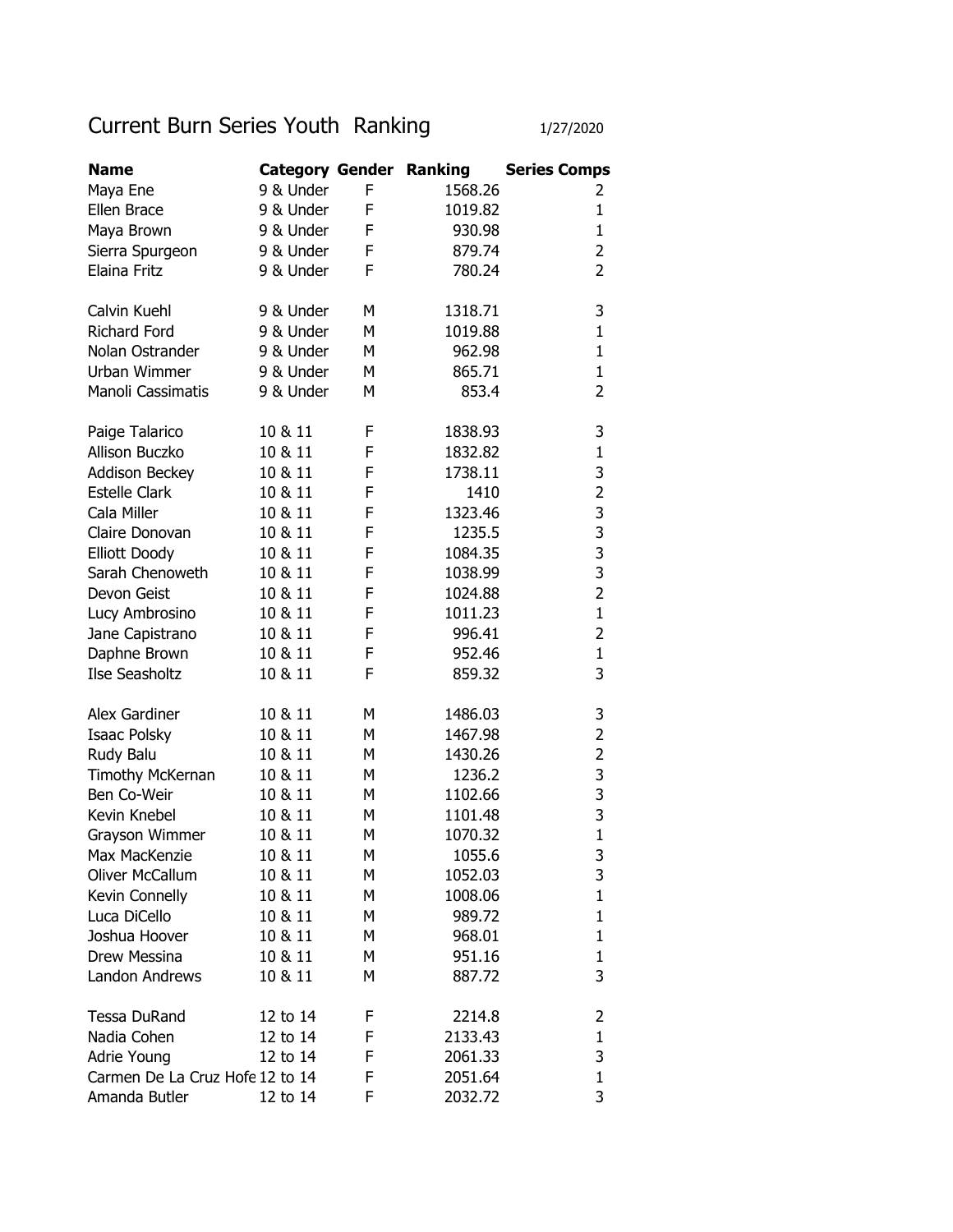| Cameron Beckey         | 12 to 14 | F | 2002.11 | 3              |
|------------------------|----------|---|---------|----------------|
| <b>Sydney Cass</b>     | 12 to 14 | F | 1983.41 | $\overline{2}$ |
| Maya Ringold           | 12 to 14 | F | 1939.05 | $\overline{2}$ |
| Sarah Price            | 12 to 14 | F | 1919.09 | 3              |
| Jolie Abadir           | 12 to 14 | F | 1888.64 | 3              |
| Sadie Mills            | 12 to 14 | F | 1747.29 | $\overline{2}$ |
| Eliza Cucchiara        | 12 to 14 | F | 1696.21 | $\overline{2}$ |
| Mia Kellich            | 12 to 14 | F | 1686.05 | 3              |
| Stella Barr            | 12 to 14 | F | 1649.18 | $\mathbf 1$    |
| Olivia Andrews         | 12 to 14 | F | 1620.74 | 3              |
| Piper Hoffman          | 12 to 14 | F | 1592.89 | 3              |
| Sarah Mitchell         | 12 to 14 | F | 1572.05 | 3              |
| Jeanne Lambert         | 12 to 14 | F | 1553.68 | $\mathbf{1}$   |
| Ella Naidich           | 12 to 14 | F | 1532.21 | $\mathbf{1}$   |
| Joanna Kuehl           | 12 to 14 | F | 1510.02 | 3              |
| Morgan Clark           | 12 to 14 | F | 1481.01 | $\overline{2}$ |
| Jamie Fritz            | 12 to 14 | F | 1480.18 | 3              |
| Camille MacKenzie      | 12 to 14 | F | 1431.87 | $\overline{2}$ |
| Anya Wieloch           | 12 to 14 | F | 1424.85 | $\mathbf{1}$   |
| Emma Miller            | 12 to 14 | F | 1348.86 | $\mathbf{1}$   |
| Kim Wolfskill          | 12 to 14 | F | 1236.33 | $\overline{2}$ |
| Leeloo Hart            | 12 to 14 | F | 1193.34 | 3              |
| Regan Zody             | 12 to 14 | F | 1175.11 | $\overline{2}$ |
| Tea Jay                | 12 to 14 | F | 1059.82 | $\mathbf{1}$   |
| Chloe Hearon           | 12 to 14 | F | 980.45  | $\overline{2}$ |
| Ashley Choi            | 12 to 14 | F | 974.21  | $\mathbf{1}$   |
| Katie Shin             | 12 to 14 | F | 909.92  | $\mathbf{1}$   |
| Madilynn Duffalo       | 12 to 14 | F | 898.77  | $\mathbf{1}$   |
| Isabella Nelson        | 12 to 14 | F | 882.56  | 1              |
|                        |          |   |         |                |
| Matthew Baker          | 12 to 14 | М | 2134.29 | 1              |
| Connor Vitz            | 12 to 14 | М | 2074.18 | 3              |
| Alexander Palaia       | 12 to 14 | М | 1960.42 | 3              |
| Kyle Funke             | 12 to 14 | м | 1942.29 | 3              |
| Jack Kessler           | 12 to 14 | Μ | 1814.59 | 3              |
| Charlie Iovino         | 12 to 14 | М | 1798.69 | 3              |
| Sam DeJoseph           | 12 to 14 | М | 1780.93 | 2              |
| Zach Miller            | 12 to 14 | М | 1771.19 | 2              |
| Peyton Dietz           | 12 to 14 | М | 1684.15 | $\mathbf{1}$   |
| Christophe Carre       | 12 to 14 | м | 1659.63 | 3              |
| Ari Steinfeld          | 12 to 14 | М | 1655    | 3              |
| Sol Elsila             | 12 to 14 | М | 1599.04 | 1              |
| Nathaniel Kline        | 12 to 14 | М | 1527.59 | 3              |
| Wyatt Haegele          | 12 to 14 | м | 1514.4  | 3              |
| <b>Foster Stewart</b>  | 12 to 14 | М | 1510.41 | 3              |
| <b>Andrew Gardiner</b> | 12 to 14 | М | 1488.59 | 3              |
| Ben Appel              | 12 to 14 | М | 1453.89 | 2              |
| Keegan Schmidt         | 12 to 14 | М | 1450.45 | 2              |
| Asher Polsky           | 12 to 14 | М | 1448.36 | 2              |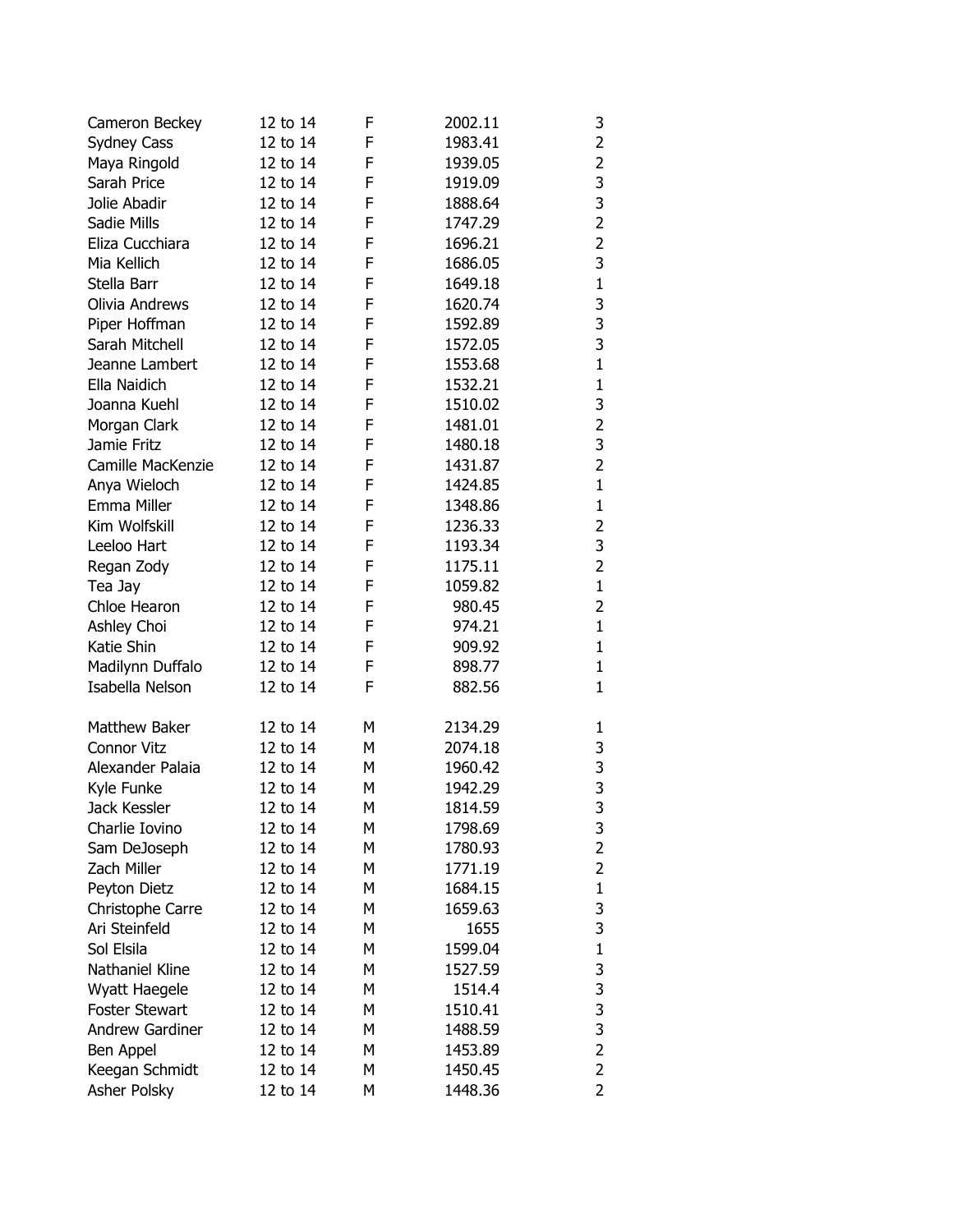| <b>Tyler Mowrey</b>             | 12 to 14 | М | 1445.66 | 2              |
|---------------------------------|----------|---|---------|----------------|
| Calvin Cawley                   | 12 to 14 | М | 1415.12 | $\overline{2}$ |
| Ethan Shaman                    | 12 to 14 | М | 1389.43 | $\overline{2}$ |
| Kevin Doebley                   | 12 to 14 | М | 1295.41 | 3              |
| Zach Cramer                     | 12 to 14 | М | 1201.05 | $\overline{2}$ |
| Zachary Sheaffer                | 12 to 14 | М | 1172.62 | $\mathbf{1}$   |
| Toby Barkan                     | 12 to 14 | М | 1141.43 | $\mathbf{1}$   |
| Mitchell Orth                   | 12 to 14 | М | 1131.7  | $\mathbf{1}$   |
| Raef Zielinski                  | 12 to 14 | М | 1027.88 | 3              |
| <b>Connor Williams</b>          | 12 to 14 | М | 1003.42 | $\mathbf{1}$   |
| Nando Dyer                      | 12 to 14 | М | 988.47  | $\mathbf{1}$   |
| Alexander Clement               | 12 to 14 | М | 974.79  | $\mathbf{1}$   |
| Cooper Groppe                   | 12 to 14 | М | 947.55  | $\mathbf{1}$   |
| <b>Tessa Raines</b>             | 15 to 18 | F | 2198.07 | 1              |
| Samantha Sheikhzadeh            | 15 to 18 | F | 2069.02 | $\mathbf{1}$   |
| Amelia Heppe                    | 15 to 18 | F | 1940.59 | 2              |
| Sarah Durant                    | 15 to 18 | F | 1930.82 | 3              |
| Emma Knebel                     | 15 to 18 | F | 1803.08 | 3              |
| Nina Patel                      | 15 to 18 | F | 1703.99 | $\mathbf{1}$   |
| Ella Rath                       | 15 to 18 | F | 1682.51 | $\mathbf{1}$   |
| Kaely Tornek                    | 15 to 18 | F | 1680.96 | $\mathbf{1}$   |
| Talia Lehrer                    | 15 to 18 | F | 1628.83 | $\mathbf 1$    |
| Geneva Van Rawley               | 15 to 18 | F | 1612.01 | 3              |
| Diana Ahrens                    | 15 to 18 | F | 1605.27 | $\overline{2}$ |
| Lillian McClure                 | 15 to 18 | F | 1596.09 | 3              |
| Hannah Witter                   | 15 to 18 | F | 1539.84 | 3              |
| Julia Haenn                     | 15 to 18 | F | 1513.43 | $\mathbf{1}$   |
| <b>Tyler Hillson</b>            | 15 to 18 | F | 1421.6  | 3              |
| Emily Hook                      | 15 to 18 | F | 1381.9  | $\mathbf{1}$   |
| Katherine Fazzini               | 15 to 18 | F | 1326.15 | 2              |
| Carly Messick                   | 15 to 18 | F | 1322.85 | 3              |
| Natalie Loiacono                | 15 to 18 | F | 1291.81 | $\overline{2}$ |
| Scout Myer                      | 15 to 18 | F | 1231.6  | $\mathbf{1}$   |
| Emily De La Cruz Hofer 15 to 18 |          | F | 1154.5  | $\mathbf{1}$   |
| Meredith Dunbar                 | 15 to 18 | F | 1021.21 | 2              |
| Skylar Donaldson                | 15 to 18 | F | 1016.87 | $\mathbf{1}$   |
| Sarah Harte                     | 15 to 18 | F | 867.83  | 1              |
| Stephanie Celommi               | 15 to 18 | F | 866.57  | $\mathbf{1}$   |
| Sebastian Carre                 | 15 to 18 | М | 2208.71 | 3              |
| Josh Miller                     | 15 to 18 | М | 2183.17 | 3              |
| Nathan Judd                     | 15 to 18 | М | 2157.73 | 3              |
| Ethan Yawger                    | 15 to 18 | М | 2100.24 | 3              |
| Joshua Masri                    | 15 to 18 | М | 2072.91 | $\mathbf 1$    |
| <b>Creed McFall</b>             | 15 to 18 | М | 2052.45 | $\mathbf 1$    |
| Joseph Pezone                   | 15 to 18 | М | 2045.04 | 2              |
| James Duncan                    | 15 to 18 | М | 2011.53 | $\mathbf 1$    |
| Joseph Kaminetz                 | 15 to 18 | М | 1985.11 | 3              |